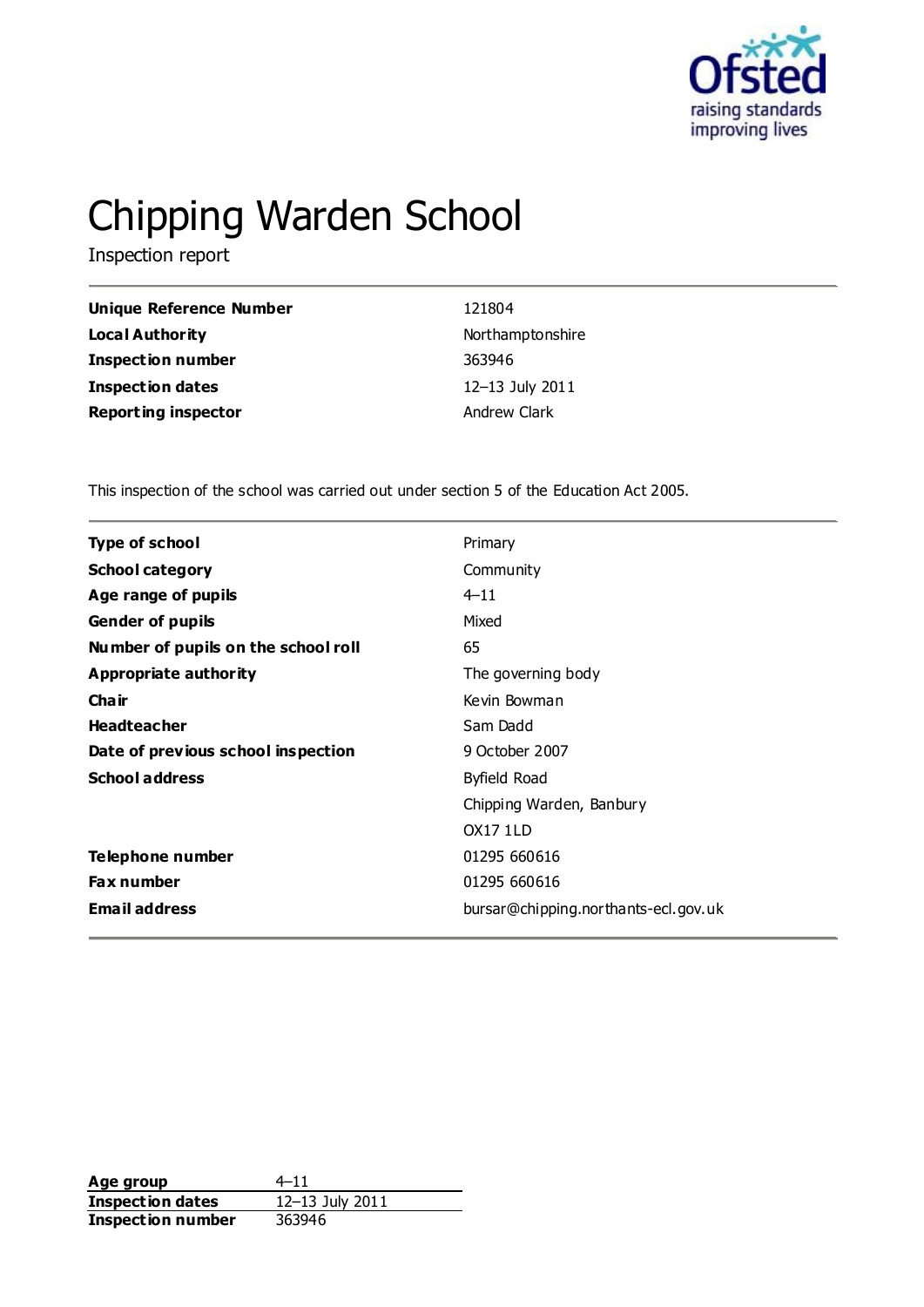The Office for Standards in Education, Children's Services and Skills (Ofsted) regulates and inspects to achieve excellence in the care of children and young people, and in education and skills for learners of all ages. It regulates and inspects childcare and children's social care, and inspects the Children and Family Court Advisory Support Service (Cafcass), schools, colleges, initial teacher training, work-based learning and skills training, adult and community learning, and education and training in prisons and other secure establishments. It assesses council children's services, and inspects services for looked after children, safeguarding and child protection.

Further copies of this report are obtainable from the school. Under the Education Act 2005, the school must provide a copy of this report free of charge to certain categories of people. A charge not exceeding the full cost of reproduction may be made for any other copies supplied.

If you would like a copy of this document in a different format, such as large print or Braille, please telephone 0300 123 4234, or email **[enquiries@ofsted.gov.uk](mailto:enquiries@ofsted.gov.uk)**.

You may copy all or parts of this document for non-commercial educational purposes, as long as you give details of the source and date of publication and do not alter the documentation in any way.

To receive regular email alerts about new publications, including survey reports and school inspection reports, please visit our website and go to 'Subscribe'.

Royal Exchange Buildings St Ann's Square Manchester M2 7LA T: 0300 123 4234 Textphone: 0161 618 8524 E: **[enquiries@ofsted.gov.uk](mailto:enquiries@ofsted.gov.uk)**

W: **[www.ofsted.gov.uk](http://www.ofsted.gov.uk/)**

© Crown copyright 2011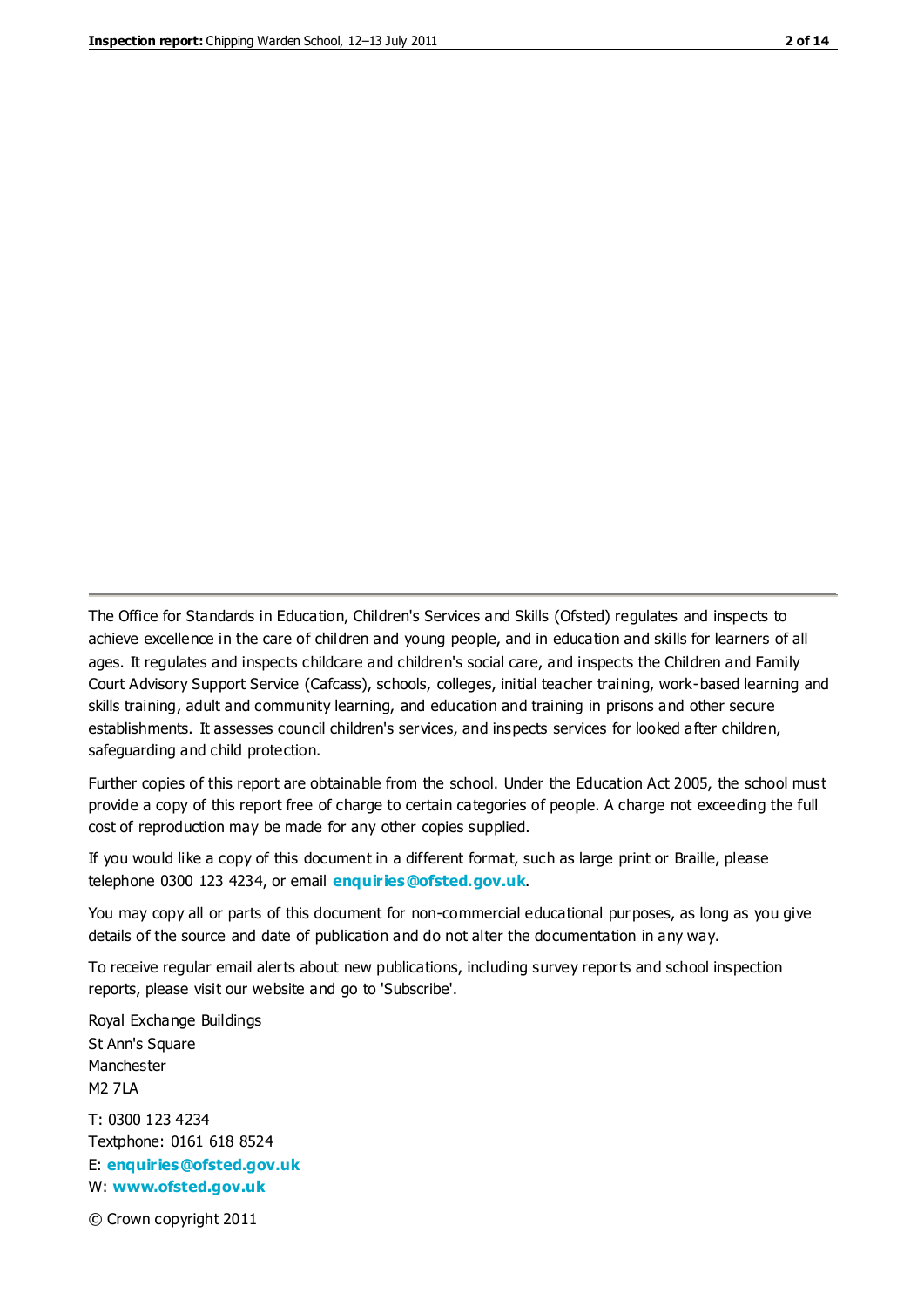# **Introduction**

This inspection was carried out by two additional inspectors. The inspectors visited eight lessons and observed four teachers. The inspectors held meetings with representatives of the governing body, the staff, and groups of pupils. They observed the school's work and looked at a range of documentation, including policies, the school improvement plan and pupils' progress and attainment data. The inspection team analysed 29 completed questionnaires from parents and carers, as well as questionnaires completed by pupils and staff.

The inspection team reviewed many aspects of the school's work. It looked in detail at a number of key areas.

- Do more able pupils make enough progress in writing?
- Do pupils with special educational needs and/or disabilities make good progress?
- $\blacksquare$  How well do pupils use their basic skills throughout the curriculum?
- To what extent do all leaders and managers contribute to school improvement?

# **Information about the school**

The school is a smaller than the average primary school. The majority of pupils are from White British backgrounds. The proportion of pupils known to be eligible for free school meals is below average. The percentage of pupils with special educational needs and/or disabilities is broadly average. The school has Healthy School status.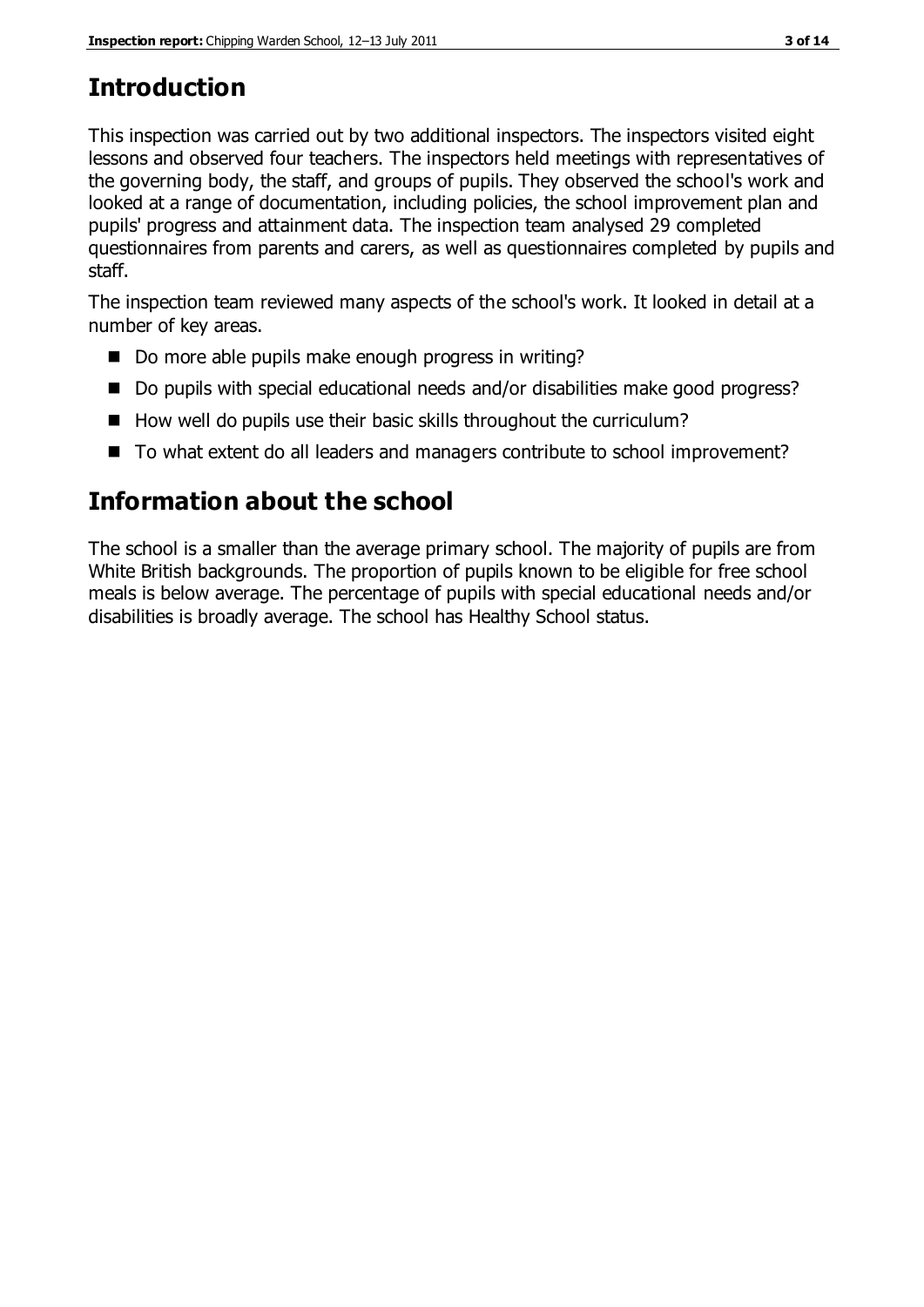**Inspection grades: 1 is outstanding, 2 is good, 3 is satisfactory, and 4 is inadequate** Please turn to the glossary for a description of the grades and inspection terms

# **Inspection judgements**

| Overall effectiveness: how good is the school? |  |
|------------------------------------------------|--|
|------------------------------------------------|--|

#### **The school's capacity for sustained improvement 2**

#### **Main findings**

This is a good school. Pupils of all abilities, including those with special educational needs and/or disabilities, progress well as a result of good teaching, care and guidance. The rich curriculum and good partnerships, particularly with the local secondary school, ensure pupils possess at least good personal qualities. The headteacher provides a clear direction for future improvement. She is well supported by an increasingly effective staff team where everyone is involved in school improvement. Self-evaluation is accurate and rigorous. The well informed governing body contributes to rigorous monitoring procedures that ensure accurate evaluation of the school's work. The outcomes for pupils and the quality of provision have developed well since the last inspection and, as a result, the school has a good capacity to improve.

The school is successful in helping groups of pupils of all abilities make good progress and reach challenging targets. Pupils' attainment is above average overall by time they leave school in Year 6. Standards are well above average in reading and writing. They are not quite as high in mathematics. Pupils have a good understanding of how to stay safe from harm. They are very friendly and considerate towards each other and their behaviour is good. Pupils have an excellent knowledge of how to live a healthy lifestyle and take full advantage of challenging physical activities. Their attendance levels are high. Pupils make a good contribution to the school and local community, for example, through roles on the school council. However, they are not always challenged enough by the responsibilities they are given. Pupils are reflective and thoughtful and their spiritual, moral, social and cultural development is good.

The quality of teaching is good. Relationships are positive and behaviour is well managed. Teachers often make lessons exciting through the good use of information and communication technology (ICT), games and puzzles. Teachers make good use of marking to help pupils improve their own work. The imaginative curriculum provides good opportunities for pupils to follow their interests and participate in a very good range of extra-curricular activities. Literacy skills are used very well throughout other subjects. However, opportunities for pupils to use and apply their mathematical skills in realistic and relevant ways are less well developed. The school has robust procedures to identify pupils who need additional help and provide sharply focused support. They keep pupils safe. The majority of parents and carers are proud of the school. 'Children really enjoy school and have progressed well. The teachers genuinely care about the children and yet still challenge them. They are supported by a committed governing body,' wrote one parent, reflecting the views of many.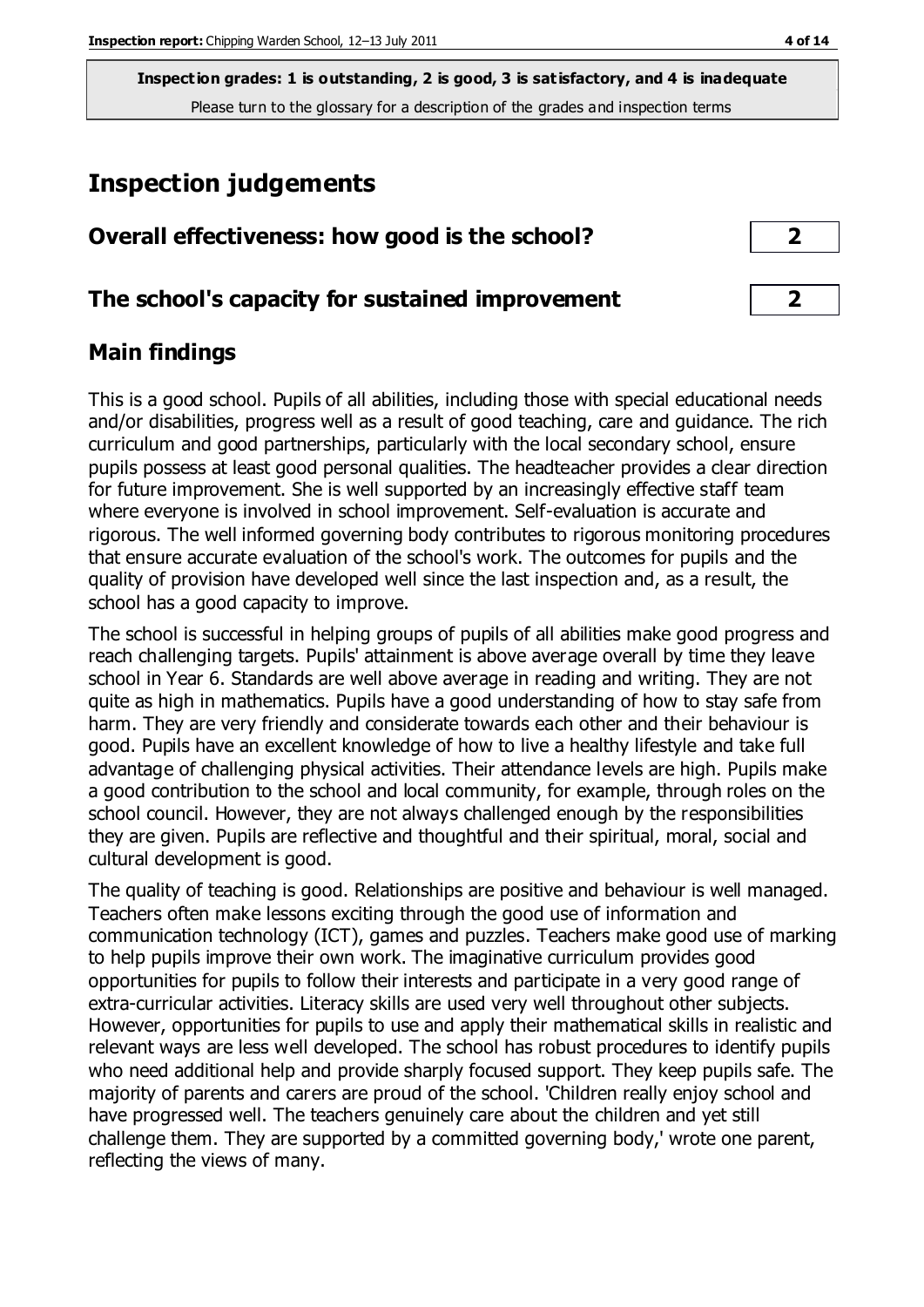**Inspection grades: 1 is outstanding, 2 is good, 3 is satisfactory, and 4 is inadequate** Please turn to the glossary for a description of the grades and inspection terms

#### **What does the school need to do to improve further?**

- Hasten pupils' progress by raising standards in mathematics by ensuring pupils frequently use numeracy skills in relevant problem-solving situations throughout the curriculum.
- Increase the extent and challenge of the responsibilities that pupils take in the life of the school and community.

#### **Outcomes for individuals and groups of pupils 2**

Pupils take pride in their work and present it well. They enjoy learning and are ambitious to achieve well. Pupils read very fluently and accurately. Pupils of all abilities write with imagination and care for a very wide range of purposes in many subjects. They spell accurately, use punctuation very well and make good use of different sources of reference such as ICT and dictionaries. They often combine these skills in exciting topic work on Tudors or space and extended homework projects. Pupils' calculation skills are good. Overall, these skills contribute well to the progress that pupils of all abilities make and equip them well for their future learning.

Children enter the Early Years Foundation Stage with skills and development typical for children of this age. In Years 1 and 2, pupils of all abilities make good progress in reading and writing. They make good progress in mathematics and reach above average standards. This is reflected in positive trends in the results of National Curriculum tests and assessments. More-able pupils make good progress overall and rise to the challenge of very clear targets in the marking. Pupils with special educational needs and or/disabilities make good progress developing their basic skills and very positive attitudes to learning. The rich curriculum ensures boys and girls achieve well in a wide range of subjects and there are many good examples of high quality work in art, design and technology, history and ICT throughout school.

Pupils work and play in harmony. Older pupils take good care of younger ones in roles such as 'playground monitors' and behaviour is good. They show kindness and consideration towards each other and are attentive to adults and other children. Pupils say they feel safe and explain their reasons for this well. They are well informed about safe and unsafe situations particularly those that may face them in life. Pupils have a good knowledge of and involvement in the school and its immediate community and benefit from the school's strong partnership with the local secondary school. They contributed to the designs of the school playground. However, some opportunities are missed to provide pupils with more challenging responsibilities which would extend their enterprise, organisation and management skills. Pupils are thoughtful and enjoy opportunities for reflection in assemblies and lessons. Pupils are very aware of what constitutes a healthy meal and this is reflected in the contents of their nutritious lunch boxes. They enjoy the physical challenge of their 'Freddie Fitness' sessions and physical education lessons. They are competitive and highly successful in a range of inter-school sporting events.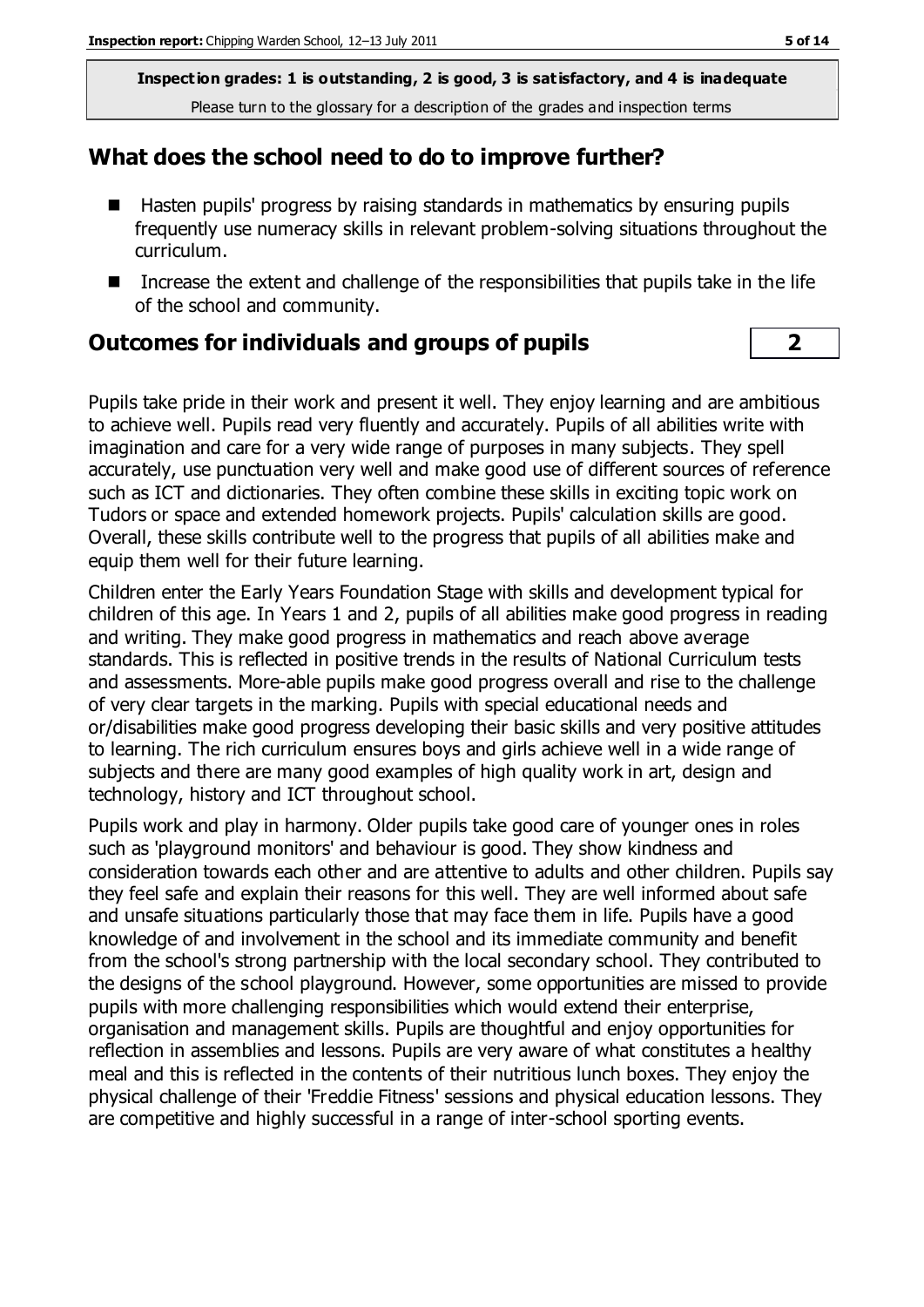# **Inspection grades: 1 is outstanding, 2 is good, 3 is satisfactory, and 4 is inadequate**

Please turn to the glossary for a description of the grades and inspection terms

These are the grades for pupils' outcomes

| Pupils' achievement and the extent to which they enjoy their learning                                                     | $\overline{2}$ |
|---------------------------------------------------------------------------------------------------------------------------|----------------|
| Taking into account:<br>Pupils' attainment <sup>1</sup>                                                                   | 2              |
| The quality of pupils' learning and their progress                                                                        | $\mathcal{P}$  |
| The quality of learning for pupils with special educational needs and/or disabilities<br>and their progress               | 2              |
| The extent to which pupils feel safe                                                                                      | $\mathbf{2}$   |
| Pupils' behaviour                                                                                                         | 2              |
| The extent to which pupils adopt healthy lifestyles                                                                       | 1              |
| The extent to which pupils contribute to the school and wider community                                                   | $\mathbf{2}$   |
| The extent to which pupils develop workplace and other skills that will contribute to<br>their future economic well-being |                |
| Taking into account:<br>Pupils' attendance <sup>1</sup>                                                                   |                |
| The extent of pupils' spiritual, moral, social and cultural development                                                   | 2              |

<sup>1</sup> The grades for attainment and attendance are: 1 is high; 2 is above average; 3 is broadly average; and 4 is low

#### **How effective is the provision?**

Teachers and teaching assistants work very closely together to ensure pupils of all abilities make good progress. Detailed lesson plans ensure the needs of different groups of pupils are well met and this is a good improvement since the last inspection. Teachers involve pupils well in identifying the criteria for successful learning in lessons and this enthuses them to try even harder. Teachers challenge pupils to think deeply through role play and carefully targeted questions, particularly in English. Expectations are generally high and pupils strive hard to meet them. This is particularly evident in the high-quality, wellpresented written and art work. Lessons are regularly brought to life through the use of ICT, role-play, competitions and games. On a few occasions, teachers set tasks in mathematics which do not engage pupils enough in solving problems fully to extend their learning. Teachers make good use of marking and target stickers in English and mathematics to help pupils improve their own work and reach higher levels.

Imaginative themes and visits make learning relevant and often stimulating. A range of well-planned topics such as those on the local history and global issues make learning practical and meaningful to all groups of pupils. The application of literacy and ICT skills is skilfully interwoven into the curriculum and makes a significant contribution to pupils' love of learning. Such opportunities are less well developed for mathematics. A very good range of extra-curricular activities, often in partnership with other schools or sporting organisations, enrich pupils' personal and physical development. The provision for pupils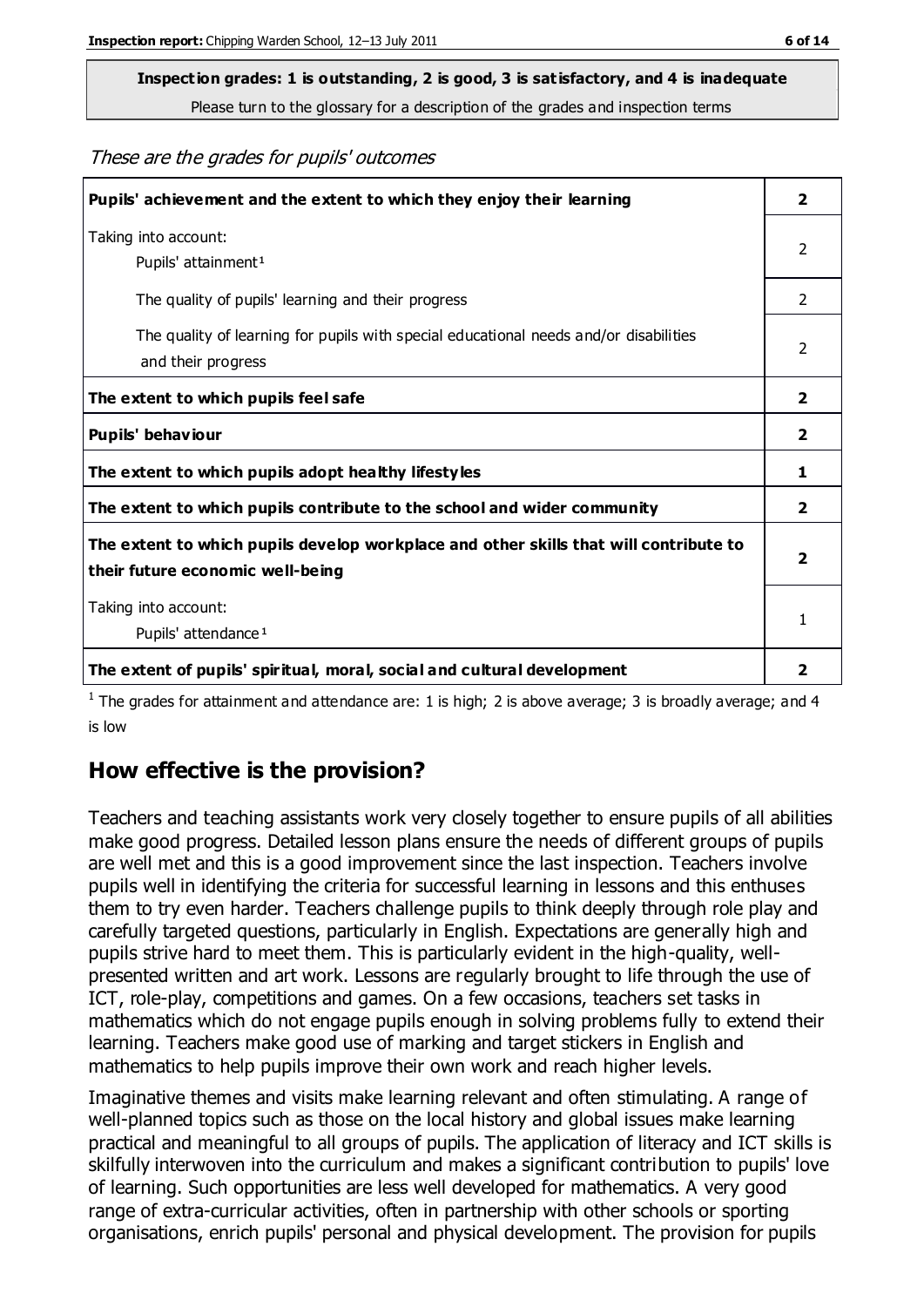#### **Inspection grades: 1 is outstanding, 2 is good, 3 is satisfactory, and 4 is inadequate** Please turn to the glossary for a description of the grades and inspection terms

with special educational needs and/or disabilities is well-planned as are some opportunities for those with a gift or a talent. Pupils have good chances to learn another language and participate in musical and acting events. Parents and carers make a good contribution to pupils' learning through their involvement in a number of school activities and their role in the 'learning logs' homework tasks.

The school has good systems to support pupils whose circumstances may make them vulnerable. Enthusiastic and well-trained staff maintain good records of pupils' personal development and academic progress, ensuring that their needs are well met. This work is successful in breaking down significant barriers to learning. There are robust and effective procedures to care for pupils and good systems to monitor and improve attendance and behaviour. The school provides a good range of information on pupils' progress for parents and carers.

These are the grades for the quality of provision

| The quality of teaching                                                                                    |  |
|------------------------------------------------------------------------------------------------------------|--|
| Taking into account:<br>The use of assessment to support learning                                          |  |
| The extent to which the curriculum meets pupils' needs, including, where relevant,<br>through partnerships |  |
| The effectiveness of care, guidance and support                                                            |  |

#### **How effective are leadership and management?**

The thoroughness and enthusiasm of all staff in ensuring that good practice is shared and embedded in to all aspects of its work is a key feature of the school's effectiveness. The headteacher has created an ethos where all staff have a clear role in school improvement and feel valued. They are supported well by the governing body. Its effectiveness is good because governors are a proactive and well-informed group who contribute well to school improvement. Monitoring procedures and tightly focused training make a good contribution to increasingly accurate self-evaluation and the sharing of best practice. This has had a good impact on developing assessment procedures and the role of teaching assistants. This is supported by effective systems to gather and act on the views of pupils, parents and carers and involve them in decision-making and school improvement.

The school has a good understanding of its immediate context and is involved in a number of local projects and initiatives. The commitment of parents and carers to the life of the school is good. The school sponsors a child in Africa and is further developing links with communities in other parts of the world. As a result, the promotion of community cohesion is good. The school promotes equality of opportunities for success well, for both pupils and staff, taking steps to avoid any discrimination. Robust policies and record keeping contribute to good quality procedures for protecting pupils and keeping them safe.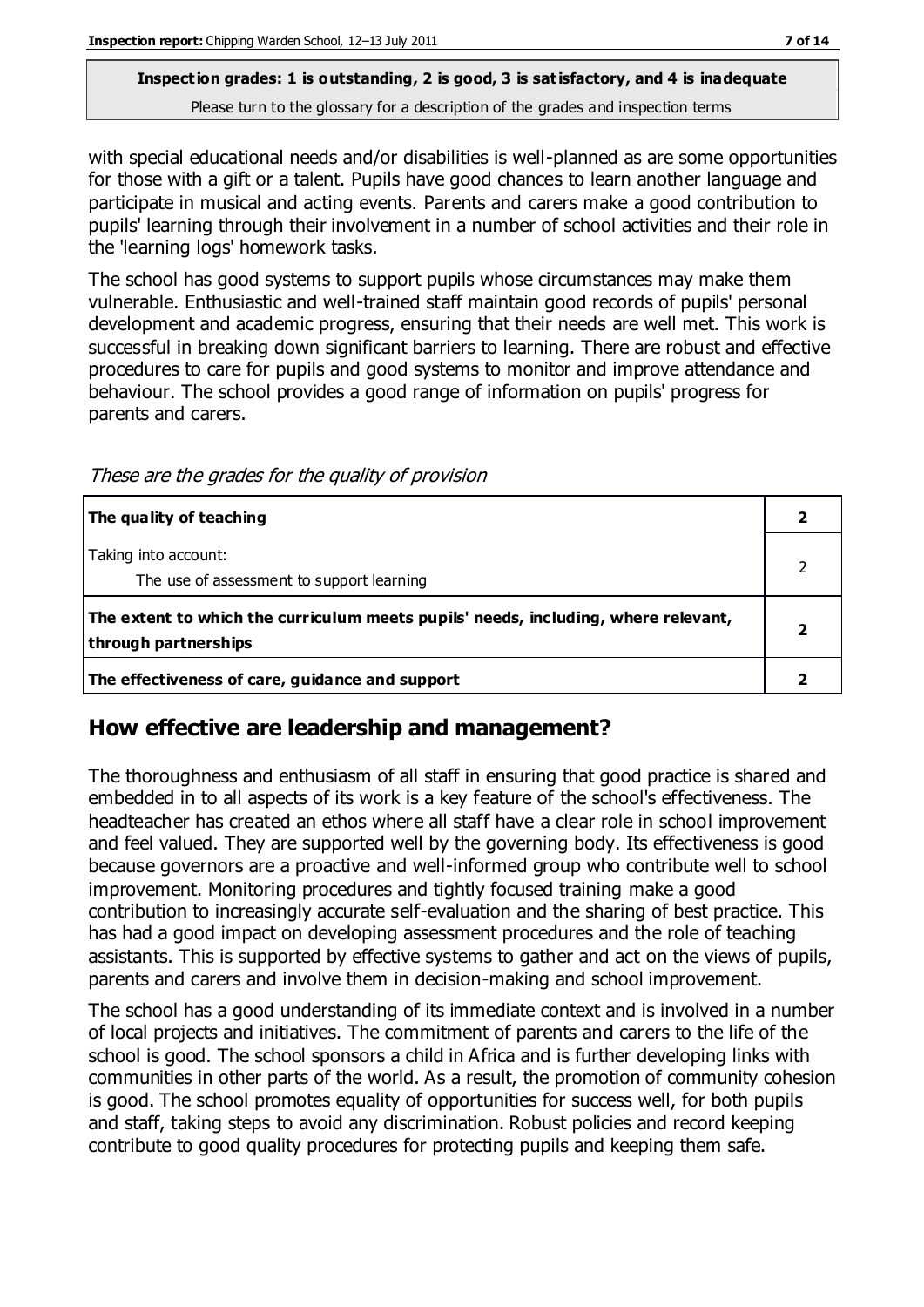**Inspection grades: 1 is outstanding, 2 is good, 3 is satisfactory, and 4 is inadequate**

Please turn to the glossary for a description of the grades and inspection terms

These are the grades for leadership and management

| The effectiveness of leadership and management in embedding ambition and driving<br>improvement                                                                  |                         |
|------------------------------------------------------------------------------------------------------------------------------------------------------------------|-------------------------|
| Taking into account:<br>The leadership and management of teaching and learning                                                                                   | 2                       |
| The effectiveness of the governing body in challenging and supporting the<br>school so that weaknesses are tackled decisively and statutory responsibilities met | $\overline{\mathbf{2}}$ |
| The effectiveness of the school's engagement with parents and carers                                                                                             | $\mathbf{2}$            |
| The effectiveness of partnerships in promoting learning and well-being                                                                                           | $\mathbf{2}$            |
| The effectiveness with which the school promotes equality of opportunity and tackles<br>discrimination                                                           | $\overline{\mathbf{2}}$ |
| The effectiveness of safeguarding procedures                                                                                                                     | $\overline{\mathbf{2}}$ |
| The effectiveness with which the school promotes community cohesion                                                                                              | $\mathbf{2}$            |
| The effectiveness with which the school deploys resources to achieve value for money                                                                             | 2                       |

#### **Early Years Foundation Stage**

Children of all abilities, including those with special educational needs and/or disabilities, make good progress. By the time they start Year 1, attainment is at least in line and increasingly above average, particularly in communication and language development. Links with parents and carers are positive and contribute to the smooth start children make. Good links with pre-school providers and recently-introduced home visits ensure staff have a good knowledge of children's achievements when they first start reception. Children feel safe and are supported by robust welfare arrangements. The quality of teaching and use of assessment are good. There are good systems to share information on children's progress with parents and carers. Fun and imaginative programmes help children make progress in early reading, writing, number and problem-solving. These contribute to increasingly strong basic skills. As a result of these experiences, most children get off to a good start.

There is a good balance between adult-led activities and those that children can choose for themselves, both indoors and out, which contributes well to all areas of learning. The school makes good use of a large area and stimulating resources to provide children with different outdoor experiences. Children tackle interesting problem-solving situations such as how to separate 'treasure' from the sand it is buried in or move water from one area to another. Occasionally opportunities are missed to encourage children to explain how they plan to do this in order to deepen their learning. Children and staff make good use of a range of ICT resources to develop basic skills and learn more about the world around them. The Early Years Foundation Stage leader and staff know the strengths and weaknesses of provision very well and take effective steps to monitor provision sharply and set priorities for future action.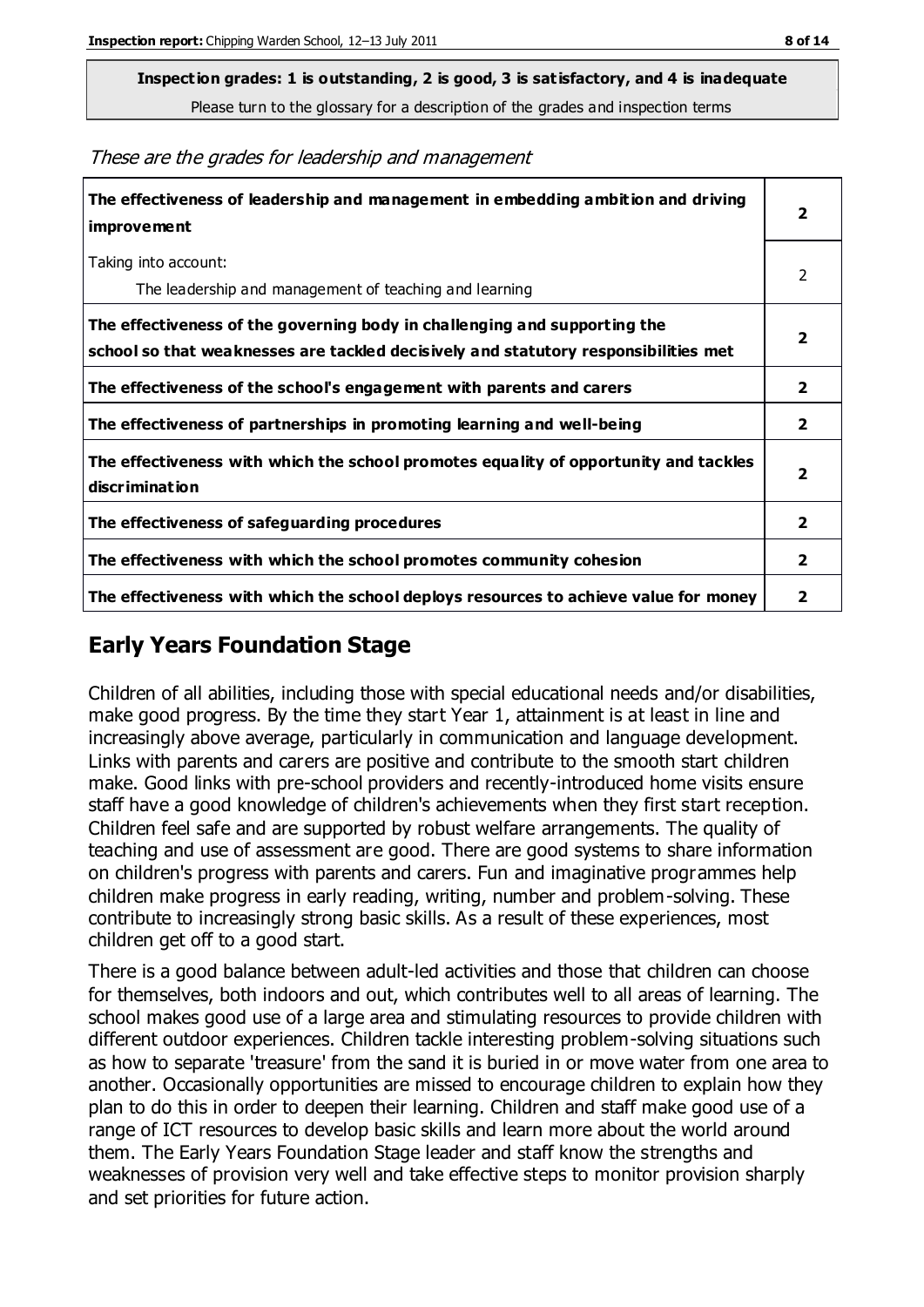**Inspection grades: 1 is outstanding, 2 is good, 3 is satisfactory, and 4 is inadequate**

Please turn to the glossary for a description of the grades and inspection terms

These are the grades for the Early Years Foundation Stage

| Overall effectiveness of the Early Years Foundation Stage                             |  |
|---------------------------------------------------------------------------------------|--|
| Taking into account:<br>Outcomes for children in the Early Years Foundation Stage     |  |
| The quality of provision in the Early Years Foundation Stage                          |  |
| The effectiveness of leadership and management of the Early Years Foundation<br>Stage |  |

#### **Views of parents and carers**

About a half of parents and carers responded to the questionnaire which is more than usual. A large majority are very happy with their children's experiences and feel that they enjoy school and are kept safe. Some parents and carers believe their children can make more progress, that behaviour is not always well managed and that the school is not led and managed effectively. The inspection team investigated the parents' and carers' views. The outcomes are reflected in the findings of the inspection.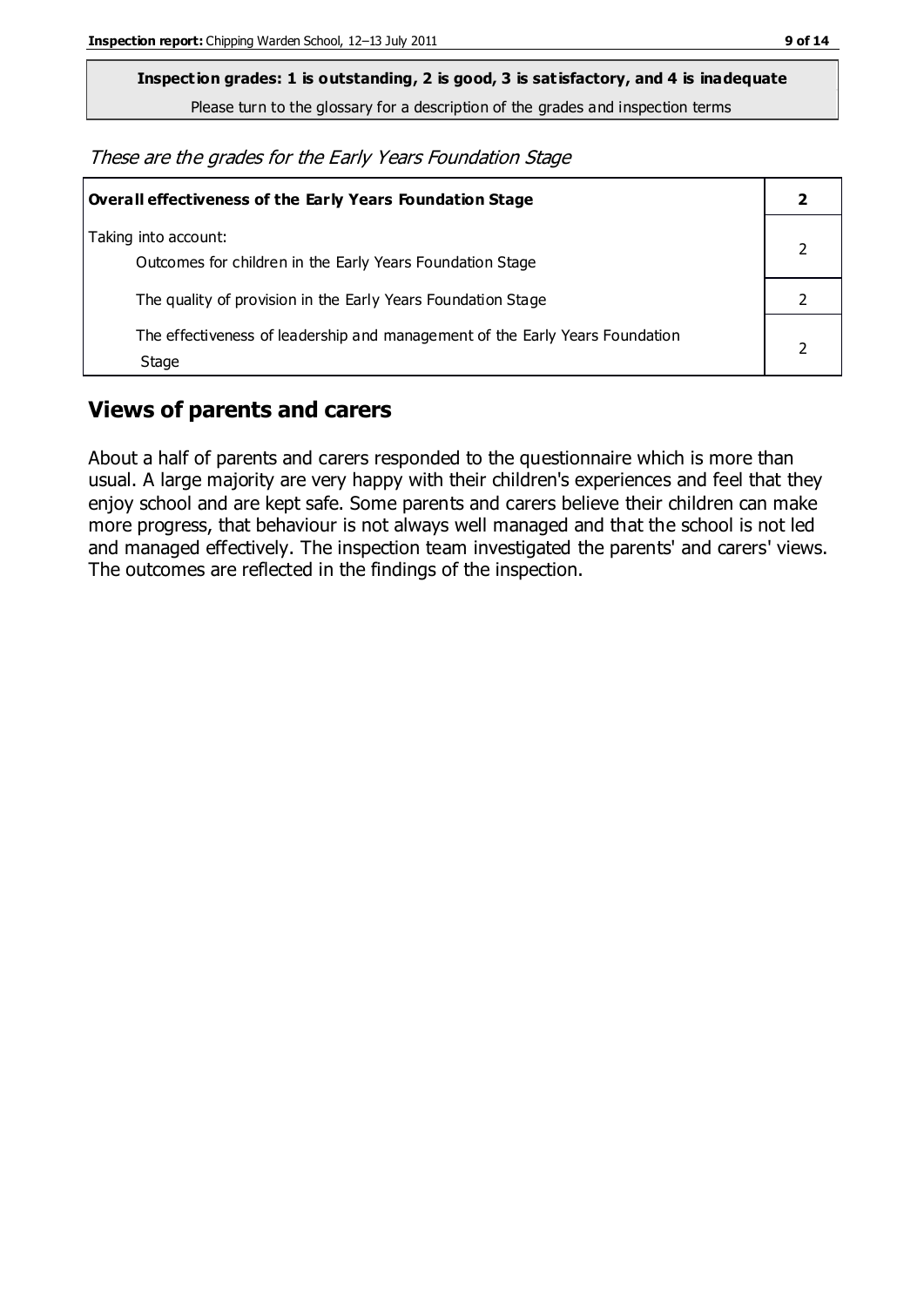#### **Responses from parents and carers to Ofsted's questionnaire**

Ofsted invited all the registered parents and carers of pupils registered at Chipping Warden School to complete a questionnaire about their views of the school.

In the questionnaire, parents and carers were asked to record how strongly they agreed with 13 statements about the school. The inspector received 29 completed questionnaires by the end of the on-site inspection. In total, there are 65 pupils registered at the school.

| <b>Statements</b>                                                                                                                                                                                                                                       | <b>Strongly</b><br>Agree<br>agree |               |              | <b>Disagree</b> |                | <b>Strongly</b><br>disagree |              |               |
|---------------------------------------------------------------------------------------------------------------------------------------------------------------------------------------------------------------------------------------------------------|-----------------------------------|---------------|--------------|-----------------|----------------|-----------------------------|--------------|---------------|
|                                                                                                                                                                                                                                                         | <b>Total</b>                      | $\frac{0}{0}$ | <b>Total</b> | $\frac{0}{0}$   | <b>Total</b>   | $\frac{0}{0}$               | <b>Total</b> | $\frac{0}{0}$ |
| My child enjoys school                                                                                                                                                                                                                                  | 15                                | 52            | 12           | 41              | $\overline{2}$ | 7                           | $\mathbf 0$  | $\mathbf 0$   |
| The school keeps my child<br>safe                                                                                                                                                                                                                       | 15                                | 52            | 12           | 41              | 0              | 0                           | $\mathbf 0$  | $\mathbf 0$   |
| My school informs me about<br>my child's progress                                                                                                                                                                                                       | 10                                | 34            | 16           | 55              | 3              | 10                          | $\mathbf 0$  | $\mathbf 0$   |
| My child is making enough<br>progress at this school                                                                                                                                                                                                    | $\overline{7}$                    | 24            | 17           | 59              | 5              | 17                          | 0            | $\mathbf 0$   |
| The teaching is good at this<br>school                                                                                                                                                                                                                  | 9                                 | 31            | 15           | 52              | 4              | 14                          | $\mathbf 0$  | $\mathbf 0$   |
| The school helps me to<br>support my child's learning                                                                                                                                                                                                   | 8                                 | 28            | 19           | 66              | $\overline{2}$ | $\overline{7}$              | $\mathbf 0$  | $\mathbf 0$   |
| The school helps my child to<br>have a healthy lifestyle                                                                                                                                                                                                | 9                                 | 31            | 19           | 66              | 1              | 3                           | $\mathbf 0$  | $\mathbf 0$   |
| The school makes sure that<br>my child is well prepared for<br>the future (for example<br>changing year group,<br>changing school, and for<br>children who are finishing<br>school, entering further or<br>higher education, or entering<br>employment) | 8                                 | 28            | 21           | 72              | $\mathbf 0$    | $\mathbf{0}$                | $\mathbf 0$  | $\mathbf 0$   |
| The school meets my child's<br>particular needs                                                                                                                                                                                                         | $\overline{7}$                    | 24            | 20           | 69              | 1              | 3                           | 1            | 3             |
| The school deals effectively<br>with unacceptable behaviour                                                                                                                                                                                             | $\overline{4}$                    | 14            | 16           | 55              | 7              | 24                          | 1            | 3             |
| The school takes account of<br>my suggestions and concerns                                                                                                                                                                                              | 6                                 | 21            | 15           | 52              | 7              | 24                          | 1            | 3             |
| The school is led and<br>managed effectively                                                                                                                                                                                                            | $\overline{4}$                    | 14            | 14           | 48              | $\mathbf{1}$   | 3                           | 6            | 21            |
| Overall, I am happy with my<br>child's experience at this<br>school                                                                                                                                                                                     | 6                                 | 21            | 21           | 72              | $\overline{2}$ | $\overline{7}$              | $\mathbf 0$  | $\mathbf 0$   |

The table above summarises the responses that parents and carers made to each statement. The percentages indicate the proportion of parents and carers giving that response out of the total number of completed questionnaires. Where one or more parents and carers chose not to answer a particular question, the percentages will not add up to 100%.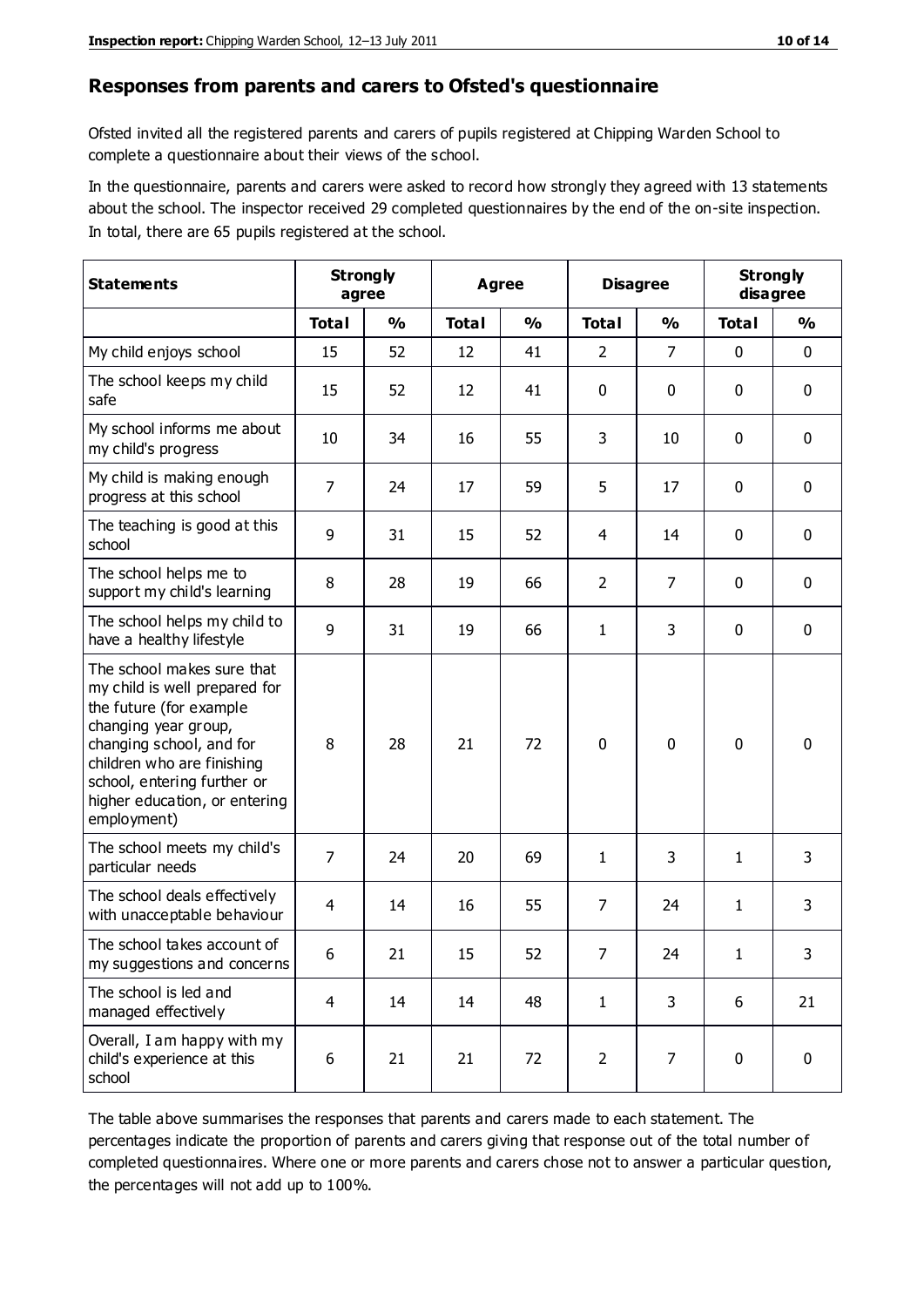### **Glossary**

| Grade   | <b>Judgement</b> | <b>Description</b>                                                                                                                                                                                                            |
|---------|------------------|-------------------------------------------------------------------------------------------------------------------------------------------------------------------------------------------------------------------------------|
| Grade 1 | Outstanding      | These features are highly effective. An outstanding school<br>provides exceptionally well for all its pupils' needs.                                                                                                          |
| Grade 2 | Good             | These are very positive features of a school. A school that<br>is good is serving its pupils well.                                                                                                                            |
| Grade 3 | Satisfactory     | These features are of reasonable quality. A satisfactory<br>school is providing adequately for its pupils.                                                                                                                    |
| Grade 4 | Inadequate       | These features are not of an acceptable standard. An<br>inadequate school needs to make significant improvement<br>in order to meet the needs of its pupils. Ofsted inspectors<br>will make further visits until it improves. |

#### **What inspection judgements mean**

#### **Overall effectiveness of schools**

|                       | Overall effectiveness judgement (percentage of schools) |      |                     |                   |
|-----------------------|---------------------------------------------------------|------|---------------------|-------------------|
| <b>Type of school</b> | <b>Outstanding</b>                                      | Good | <b>Satisfactory</b> | <b>Inadequate</b> |
| Nursery schools       | 46                                                      | 48   | 6                   |                   |
| Primary schools       | 6                                                       | 47   | 40                  | 7                 |
| Secondary schools     | 12                                                      | 39   | 38                  | 11                |
| Sixth forms           | 13                                                      | 42   | 41                  | 3                 |
| Special schools       | 28                                                      | 49   | 19                  | 4                 |
| Pupil referral units  | 14                                                      | 45   | 31                  | 10                |
| All schools           | 10                                                      | 46   | 37                  |                   |

New school inspection arrangements were introduced on 1 September 2009. This means that inspectors now make some additional judgements that were not made previously.

The data in the table above are for the period 1 September 2010 to 31 December 2010 and are consistent with the latest published official statistics about maintained school inspection outcomes (see **[www.ofsted.gov.uk](http://www.ofsted.gov.uk/)**).

The sample of schools inspected during 2010/11 was not representative of all schools nationally, as weaker schools are inspected more frequently than good or outstanding schools.

Percentages are rounded and do not always add exactly to 100.

Sixth form figures reflect the judgements made for the overall effectiveness of the sixth form in secondary schools, special schools and pupil referral units.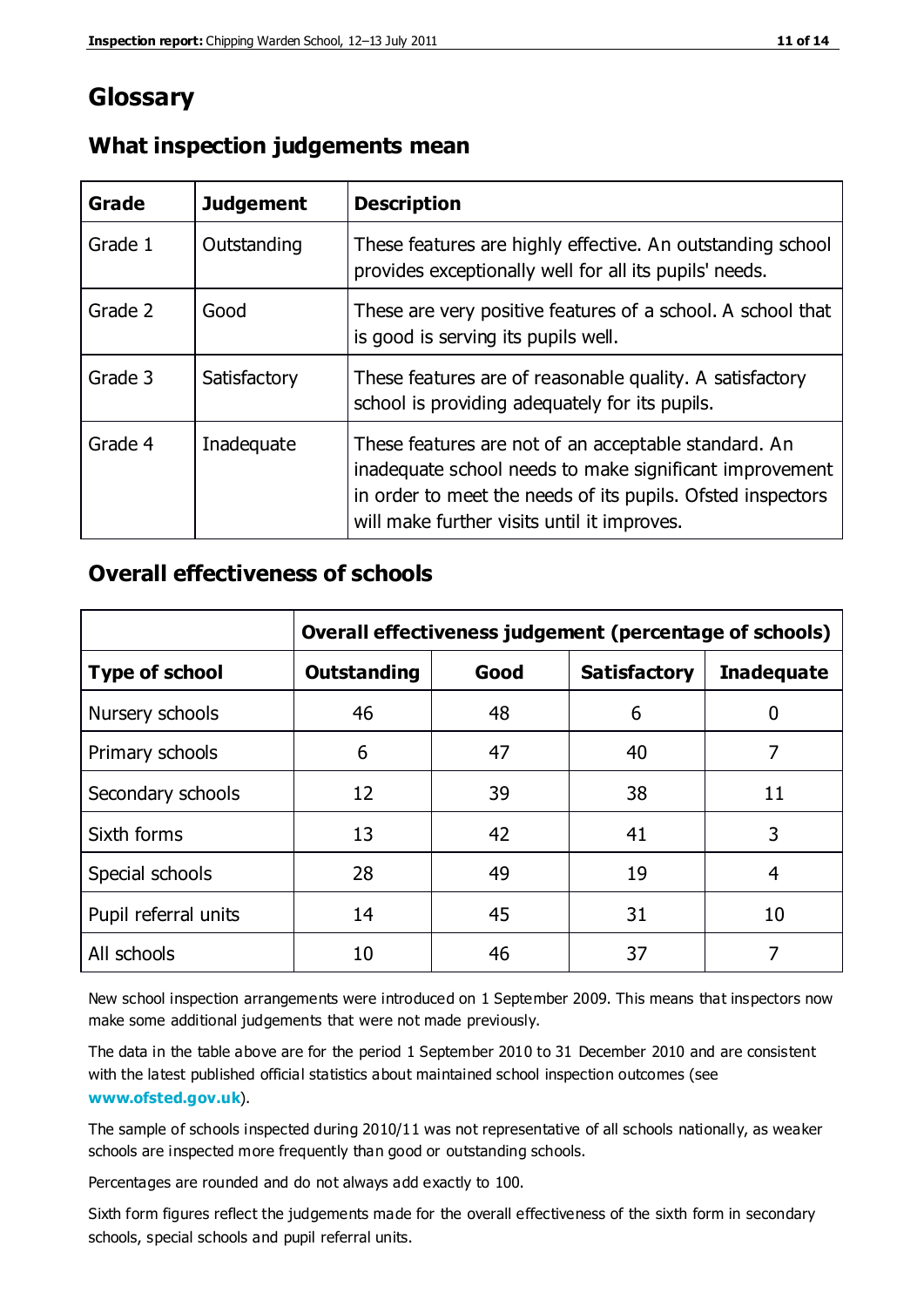## **Common terminology used by inspectors**

| Achievement:                  | the progress and success of a pupil in their learning,<br>development or training.                                                                                                                                                          |  |  |
|-------------------------------|---------------------------------------------------------------------------------------------------------------------------------------------------------------------------------------------------------------------------------------------|--|--|
| Attainment:                   | the standard of the pupils' work shown by test and<br>examination results and in lessons.                                                                                                                                                   |  |  |
| Capacity to improve:          | the proven ability of the school to continue<br>improving. Inspectors base this judgement on what<br>the school has accomplished so far and on the quality<br>of its systems to maintain improvement.                                       |  |  |
| Leadership and management:    | the contribution of all the staff with responsibilities,<br>not just the headteacher, to identifying priorities,<br>directing and motivating staff and running the school.                                                                  |  |  |
| Learning:                     | how well pupils acquire knowledge, develop their<br>understanding, learn and practise skills and are<br>developing their competence as learners.                                                                                            |  |  |
| <b>Overall effectiveness:</b> | inspectors form a judgement on a school's overall<br>effectiveness based on the findings from their<br>inspection of the school. The following judgements,<br>in particular, influence what the overall effectiveness<br>judgement will be. |  |  |
|                               | The school's capacity for sustained<br>improvement.                                                                                                                                                                                         |  |  |
|                               | Outcomes for individuals and groups of pupils.                                                                                                                                                                                              |  |  |
|                               | The quality of teaching.                                                                                                                                                                                                                    |  |  |
|                               | The extent to which the curriculum meets<br>pupils' needs, including, where relevant,<br>through partnerships.                                                                                                                              |  |  |
|                               | The effectiveness of care, guidance and<br>support.                                                                                                                                                                                         |  |  |
| Progress:                     | the rate at which pupils are learning in lessons and<br>over longer periods of time. It is often measured by<br>comparing the pupils' attainment at the end of a key                                                                        |  |  |

stage with their attainment when they started.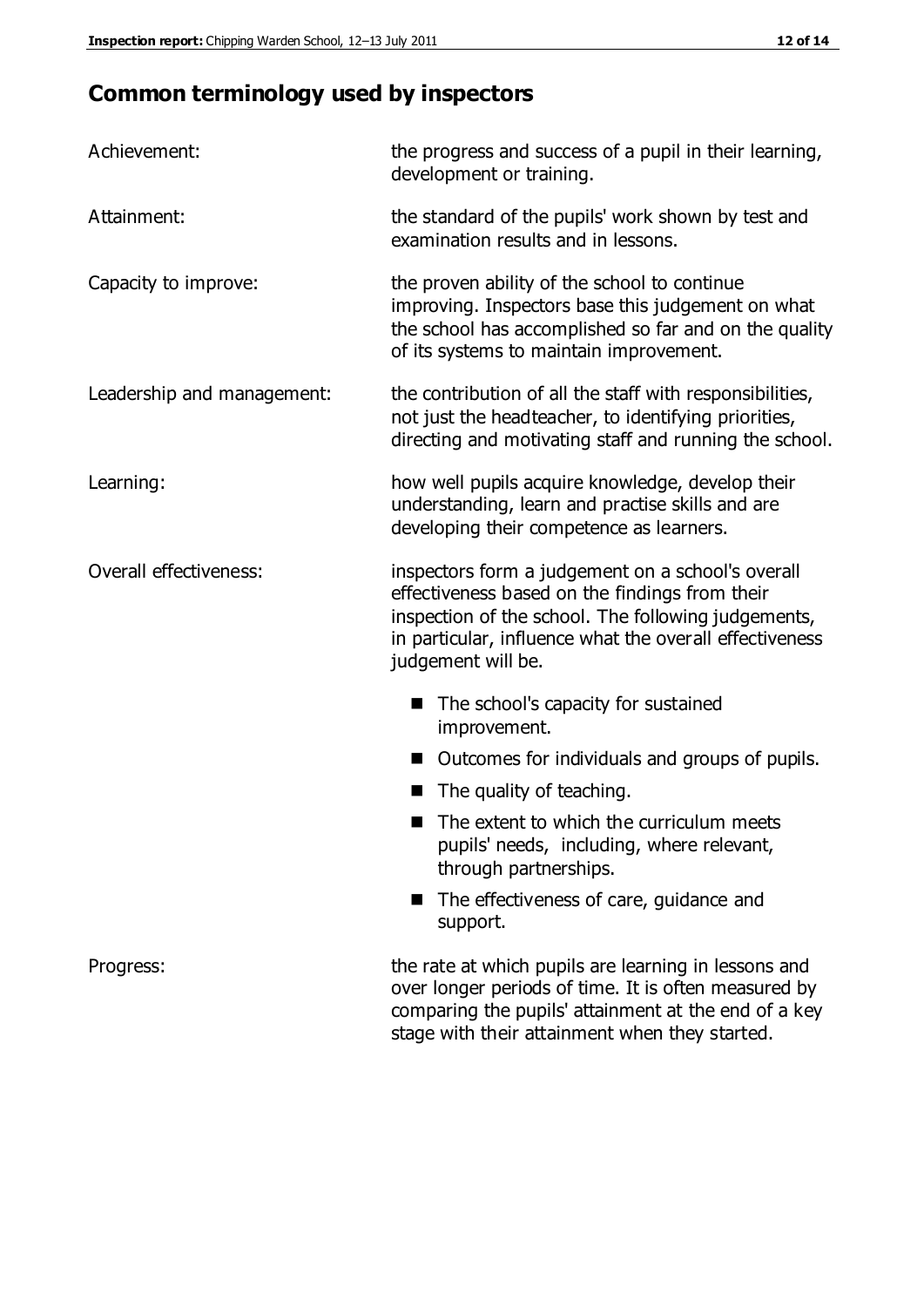#### **This letter is provided for the school, parents and carers to share with their children. It describes Ofsted's main findings from the inspection of their school.**

14 July 2011

Dear Pupils

#### **Inspection of Chipping Warden School, Banbury, OX17 1LD**

Thank you for the friendly welcome you gave the inspectors when we visited your school this week. We enjoyed talking to you and seeing you in your lessons and at playtimes.

These are some of the things we found out about your school.

You go to a good school.

The headteacher and staff provide good leadership and they take good care of you.

You make good progress through school and you reach standards which are above average in all subjects. You do particularly well in reading and writing.

You feel safe and behave well.

You have an excellent understanding of how to keep fit and healthy.

You enjoy your lessons and teachers give you practical and fun things to learn about.

To help your school become even better, I have asked your headteacher and the governing body to:

- help you use your numeracy skills to solve problems in a number of subjects
- give you more extensive and challenging responsibilities.

You can all help by always trying your best and continuing to enjoy school.

Yours sincerely

Andrew Clark Lead Inspector